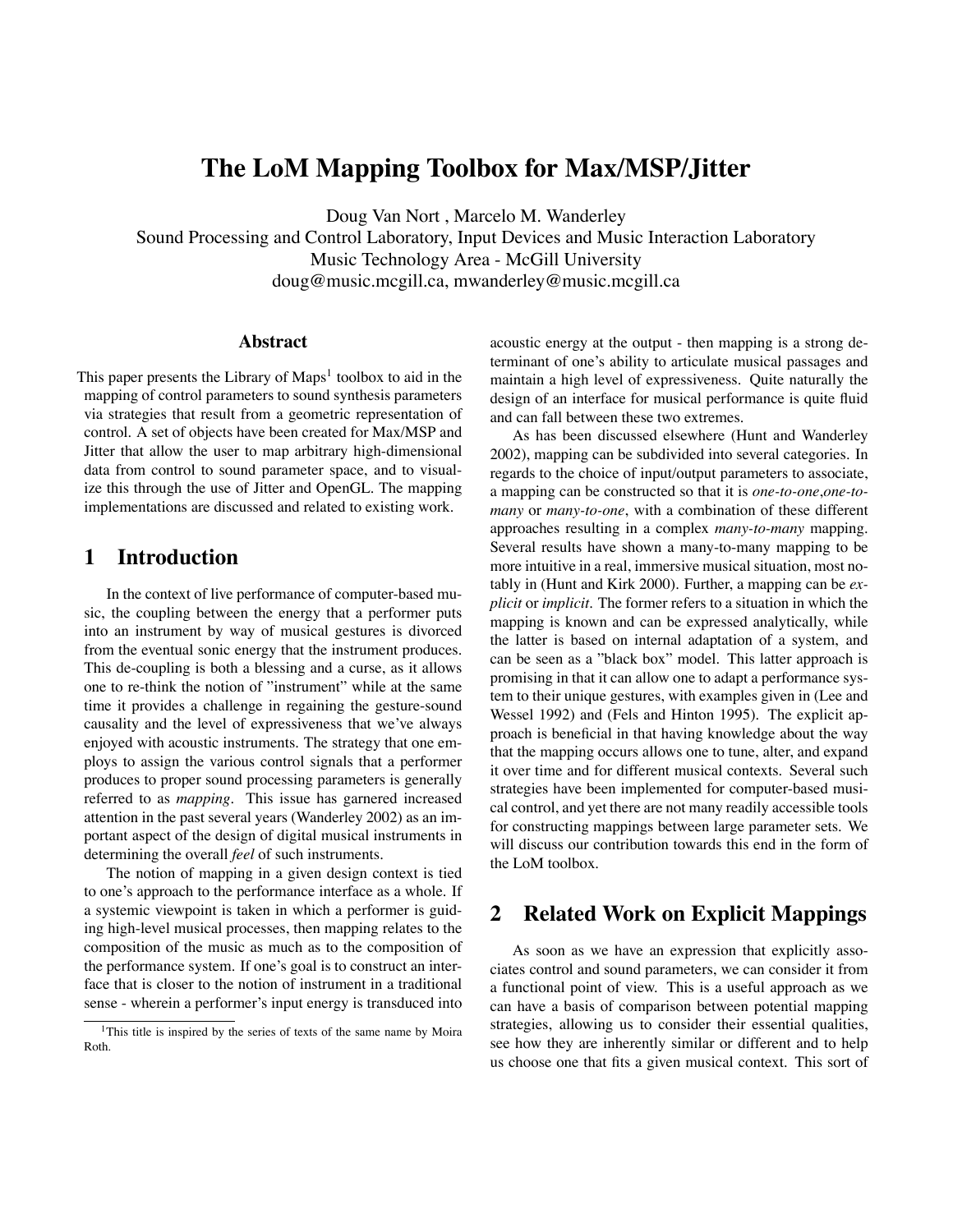exposition was given in (Van Nort, Wanderley, and Depalle 2004), in which several mapping strategies that can be represented geometrically were compared. This approach is useful as it allows one to think of the set of all possible control and sound parameters as a collection of Euclidean spaces, which further allows one to think spatially about how one organizes musical materials, to visualize this in two and three dimensions and to explore the structure - perceptual and physical of various sonic spaces (Wessel 1979).

In practice, the techniques involved in constructing such associations between spaces are a combination of interpolation, extrapolation and regression methods. There are several works that deal with interpolation between and extrapolation of control/sound presets including piecewise linear techniques relative to a triangularization of parameter space (Goudeseune 2002) or a lattice constructed in this space (Bowler, Purvis, Bailey, and Manning 1990) (Choi, Bargar, and Goudeseune 1995), a multilinear interpolation between points spaced in a grid (Wanderley, Schnell, and Rovan 1998) and a regularized spline-based technique that generates variable smoothing between points (Van Nort, Wanderley, and Depalle 2004). Each of these techniques have been incorporated in the LoM toolbox and are discussed in more detail in the next section.

An existing toolbox (MnM) for mapping within Max/MSP was presented in (Bevilaqua, Muller, and Schnell 2005). It is based on multiple linear regression techniques: given a set of control/sound parameter presets, the "surface" which represents all traversable regions of parameter space is a hyperplane that is situated near the preset points relative to some best-fit criteria. Whereas the aforementioned techniques are made up of one or many surfaces that pass through or very near each preset, this regression approach creates a single linear control/sound surface that may not pass through any preset value. This drawback is traded off with the ability to draw on vast resources from matrix algebra and linear systems theory, and to deeply utilize the matrix processing available in packages such as Jitter and FTM (Schnell, Borghesi, Schwarz, Bevilacqua, and Muller 2005). Therefore, rather than recreate any of the work put into the MnM toolbox, this current library of mapping strategies seeks to add to the available options by providing linear, piecewise linear, multilinear (hyperbolic) and spline-based strategies for interpolation and extrapolation.

# **3 LoM Toolbox**

The purpose of the LoM toolbox is to allow artists and researchers access to tools for experimenting with different complex mappings that would be difficult to build from scratch (or from within Max/MSP) and which can be combined to create many different control possibilities. This includes rapid

experimentation of mapping in the dual sense of choosing what parameters to associate between control and sound space as well as the mapping of entire regions of these spaces through interpolation. The former definition of mapping (as a pointwise association) clearly affects the design of a musical instrument, and the latter - which defines the sort of musical trajectories that are possible in sound space - is also an important determinant of the overall feel and expressiveness of an instrument (Van Nort and Wanderley 2006). The toolbox is currently based around three central interpolation strategies, and includes several externals and abstractions that provide variations, combinations and visualizations of these.

#### **3.1 lom.si**

A technique for mapping between an N-dimensional control space and M-dimensional sound parameter space (with  $N \leq M$ ) is presented in (Goudeseune 2002). The mapping begins with a pointwise association between points in control and sound spaces, followed by a partitioning of the sound space by the creation of a simplicial complex<sup>2</sup> that induces a similar complex in the lower-dimensional control space. At any given moment the state of the overall control system lies within one simplex within this partition, and this position can be defined relative to the N+1 nodes of the simplex that contains it. Specifically, given simplex nodes  $(x_0, ..., x_N)$  the distance from input vector x to each face of the simplex determines the barycentric coordinates  $(\lambda_0, ..., \lambda_N)$  so that

$$
x = \sum_{j=0}^{N} \lambda_j x_j.
$$

These scalar values  $\{\lambda_j\}$  are then used to weight a linear combination of vectors in sound parameter space that correspond to the nodes of the simplex in this higher-dimensional space. The geometric surface produced in sound space is a collection of connected, continuous and piecewise-linearsimplices that have non-differentiable edges, which makes it suitable for certain musical contexts (Van Nort, Wanderley, and Depalle 2004). This technique was previously available as a C++ library, but has now been ported to Max/MSP/Jitter and the LoM toolbox under the LGPL, allowing for rapid prototyping within the Max environment. Three related externals are included in the LoM package:

•lom.si: stores input and output data points and computes simplicial interpolation based on an input list of control parameters, outputting a list of sound parameters.

•lom.siw: same as above but ouputs list of barycentric coordinates rather than sound parameters.

<sup>&</sup>lt;sup>2</sup>The reader is directed to

http://www.music.mcgill.ca/musictech/spcl/mapping for technical definitions and details not covered in this paper.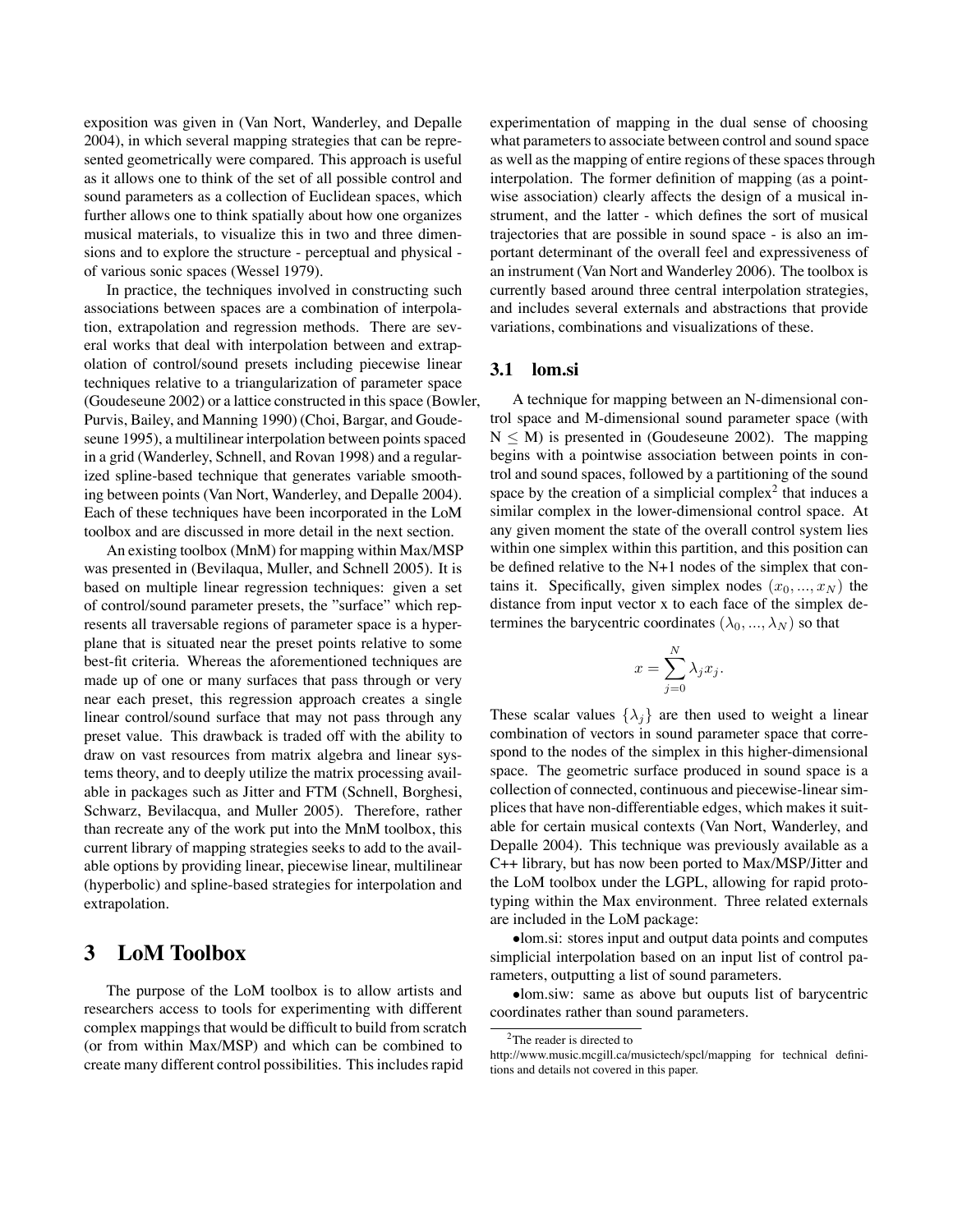•lom.jit.si: a Jitter-based external that uses OpenGL to provide a two dimensional display of triangles in control space, to allow visualization and interactive control.

Figure 1 illustrates an example of using both lom.si and lom.jit.si. First, lom.si is intialized by providing arguments for input and ouput dimensions - in this case a two dimensional control space is mapped to a nine dimensional space of granular synthesis parameters. The control data is sent to lom.si, which interpolates this input vector and outputs a list of sound parameters. The control space is visualized using lom.jit.si, which renders the triangles creates by lom.si. Each node of the triangular complex refers to one stored parameter set, and the point lets the user know where they are in parameter space.

#### **3.2 lom.multi**

The second set of objects are based on a multilinear interpolation of data points, wherein the mapping is defined on a given set of control and sound parameter input/output pairs, with the control points spaced in a grid. This strategy maps an N-dimensional input point to an M-dimensional list of sound features by finding which section of the grid that the point lies in, and then computing a weighted sum of the 2*<sup>N</sup>* nodes of the enclosing hypercube. Regarding its properties, this technique is differentiable across different cells of the grid, and the space is hyperbolic rather than piecewise linear as with lom.si (i.e. curved rather than flat). Again, this is important to consider as the geometry of the mapping strategy can strongly affect the response of the instrument, and the extent to which this is true in a given context can be easily tested with the use of the LoM toolbox. There are three different objects included that are related to multilinear interpolation:

•lom.multi: stores input and output data points and computes multilinear interpolation based on an input list of control parameters, outputting a list of sound parameters.

•lom.multiw: same as above but ouputs a list of  $2^N$  weights rather than sound parameters.

•lom.jit.multi: Rather than accepting lists of data parameters, this object accepts grid points in the form of matrices.

#### **3.3 lom.rst**

The final set of objects calculate a surface based on the regularized spline with tension (rst) technique as described in (Mitasova and Mitas 1993). This is an approximation strategy that differs from standard spline-based techniques in that it possesses smoothing and tension parameters that allow one to "tune" the surface and avoid large overshoots of data points. These parameters can be changed in real time to alter the character of the mapping surface. Unlike the previous set



Figure 1: Example: control input from ctrlin is interpolated by lom.si and list of sound parameters is output - in this case to control granular synthesis parameters. Control space is rendered in OpenGL using lom.jit.si.